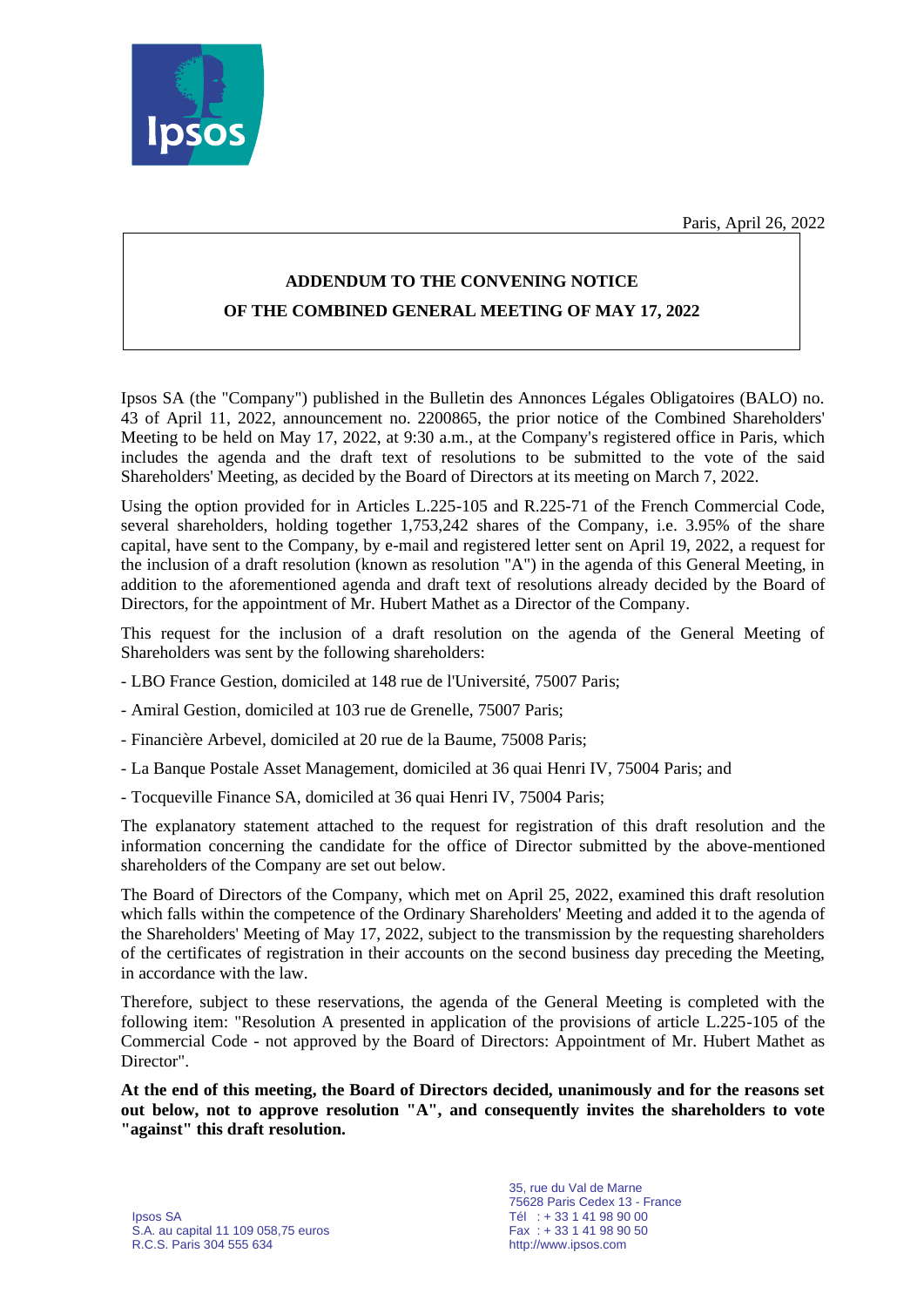

# *Draft resolution A submitted to the vote of the shareholders:*

#### **"Appointment of Mr. Hubert Mathet as Director:**

The General Shareholders' Meeting, deliberating pursuant to the quorum and majority requirements for Ordinary General Shareholders' Meetings, having considered the request for registration of a resolution addressed to the Chairman of the Board of Directors, decides to appoint Mr. Hubert Mathet as Director.

This mandate is granted for a four-year term, i.e. until the end of the General Shareholder' Meeting called to approve the financial statements for the financial year ending in 2025."

## *Explanatory statement of the shareholders who requested the inclusion of this draft resolution on the agenda:*

Ipsos is a major player in the market research and opinion polling industry, and in personalized research. As stated in the 2020 Universal Registration Document, with the explosion of the amount of data available, Ipsos' clients need reliable information more than ever to make the right decisions quickly. The recent health crisis has demonstrated the crucial role of Ipsos' service offering.

In an environment that has been profoundly transformed by digitalization over the last ten years, Ipsos has been able to transform itself by adapting its organization, maintaining its innovation efforts and making acquisitions to strengthen its competitive position and accelerate its growth in a profitable manner.

Today, the challenge is to repeat this success in the new plan to come. The next five years are therefore crucial in terms of strategic choices. As a responsible investor who wishes to support this plan over the long term, we believe that solid governance is a prerequisite for the definition and execution of this strategy, and therefore a key factor in the success of the group.

The recruitment process for a Chief Executive Officer in 2021 has shown the limits of the current governance. As the bylaws set an age limit of 75 for the position of Chief Executive Officer, Ipsos had initiated a search for a successor to Didier Truchot as Chief Executive Officer, with the latter retaining his position as Chairman of the Board of Directors.

On July 19, 2021, on the occasion of the company's half-year results, the Board of Directors and its Chairman Didier Truchot announced the arrival of Nathalie Roos as Chief Executive Officer.

On September 21, 2021, an Extraordinary General Meeting was convened to vote on Nathalie Roos' compensation policy and the allocation of free performance shares.

On September 27, 2021, the company announced that " Ipsos and Nathalie Roos have mutually agreed to cease the project that was to lead to the appointment of Nathalie Roos as Ipsos Chief Executive Officer. This decision follows in-depth discussions between Didier Truchot and Nathalie Roos, which have been taking place since the announcement of the future nomination on July 19th. Last week, these discussions revealed deep discrepancies between the parties which led to this decision. The Board of Directors of Ipsos SA made the decision to appoint Ben Page as Ipsos' new Chief Executive Officer, succeeding Didier Truchot from November 15th, 2021. Didier Truchot will be Chairman of the Board of Directors."

This turnaround raises the question of the independence of the Board of Directors in this decisionmaking process. Especially since, according to our analysis, the proportion of independent directors represents only 40% of the Board members, taking into account the appointment of Mrs. Virginie Calmels, using the criteria of the AFEP-MEDEF code. As an investment banker in charge of the TMT sector, Filippo Lo Franco does not meet the independence criteria set out in article 9.5.3 of the AFEP-MEDEF Code.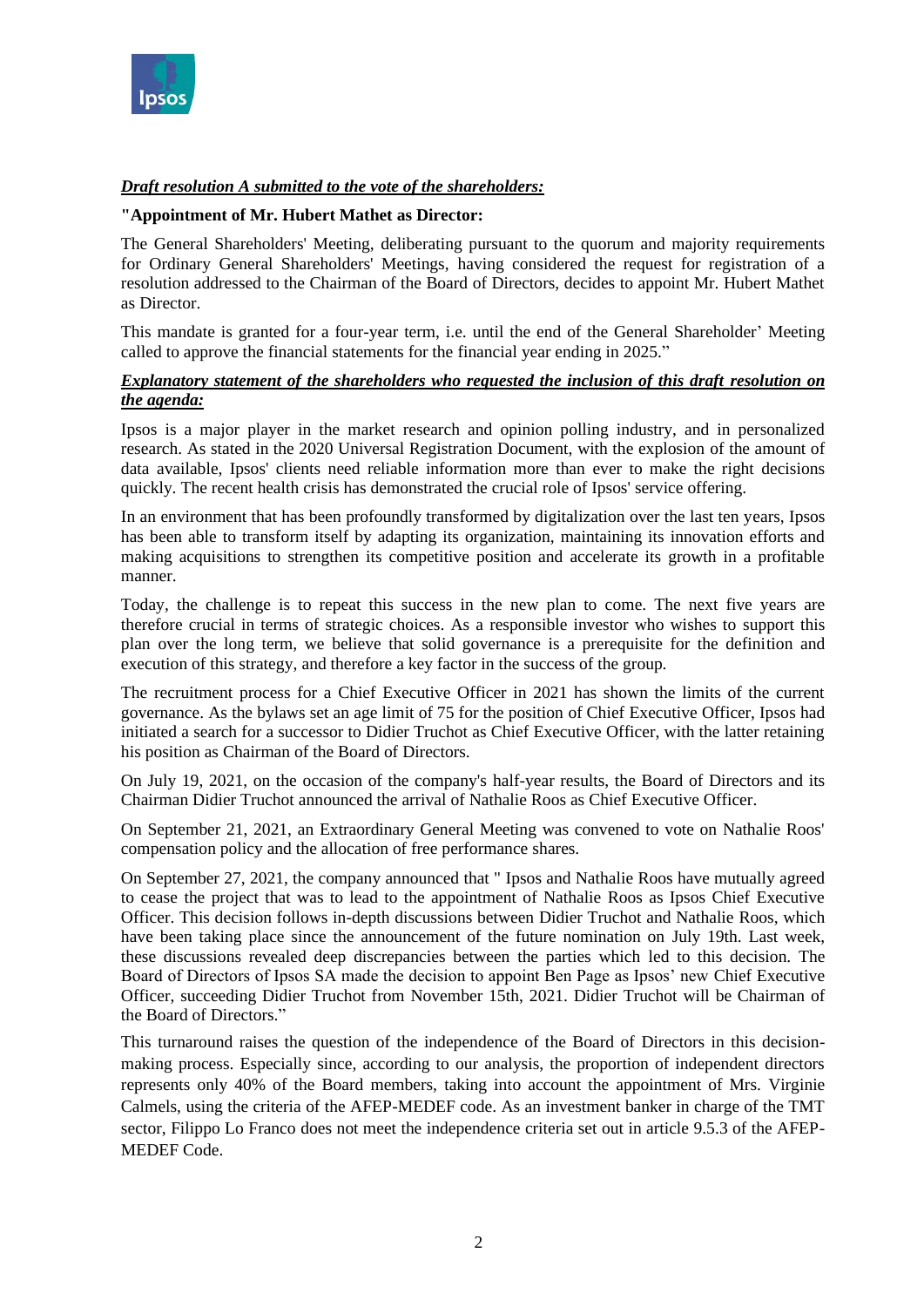

The purpose of this vote is to give the Board the means to carry out its duties in the broadest sense of the term, to help strengthen the quality of governance, which is a prerequisite for achieving Ipsos' long-term ambitions in strategic, industrial and financial areas, and to ensure that its success is supported by a high-quality social environment. An independent director who is not co-opted can only contribute to greater independence on the Board of Directors, given that the proposed candidate complies with the criteria of the AFEP-MEDEF code. The appointment of a thirteenth director, i.e., an odd number of directors, will also ensure that the Board is able to systematically achieve a majority of votes. With the appointment of Mrs. Virginie Calmels and Mr. Hubert Mathet, the Board's independence rate would thus increase from 40% to 45%.

Resolution A therefore proposes the appointment of Mr. Hubert Mathet as Director for four-year term, i.e. until the end of the General Shareholder's Meeting called to approve the financial statements for the financial year ending 2025.

## *Information provided by the applicants concerning Mr. Hubert Mathet:*

- Born in 1963 and a French citizen, Hubert Mathet is a professional investor and governance specialist. He is a portfolio manager since 2013 at Mathet et Cie in charge of an investment portfolio focused on high potential companies.

- Since 2018, he coordinates the SFAF's Governance working group; he is also Vice President of the SFAF since 2021.

- Since 2015, he is an associate member of Ethics & Boards, a Paris-based observatory of the governance of over 1,500 listed companies.

- Prior to that, Hubert joined Laub Investment Management in Geneva in 2008 as an associate manager. Previously, he spent four years at Syz Asset Management in London (2004 - 2008) as senior financial analyst of the Oyster European Opportunities fund and lead manager of the Oyster European Small Cap fund.

- Prior to 2004, Hubert was a receiver for 10 years (1993 - 2003). He supervised the insolvency proceedings of more than 400 companies in activities as diverse as SMEs, airlines, hotel chains, construction and real estate development companies and distributors.

- Hubert graduated from the University of Paris Dauphine (1984), holds an MBA from HEC Paris (1992) and a Certificate in Investment Management from the London Securities Institute (2004).

#### *Comments and recommendation of the Board of Directors:*

On April 19, 2022, the Company received a request to include in the agenda of the General Shareholders' Meeting of May 17, 2022 a draft resolution calling for the appointment of Mr. Hubert Mathet as Director of the Company (referred to as "Resolution A").

This request was presented by 5 shareholders, LBO France Gestion, Amiral Gestion, Financière Arbevel, La Banque Postale Asset Management (LBAM) and Tocqueville Finance, in the same terms. According to the latest information available, these 5 shareholders own a total of 1,753,242 shares, i.e. 3.95% of the share capital and 3.51% of the voting rights.

The Board of Directors of the Company met on the afternoon of April 25, 2022 to determine its position with respect to this request. It decided to submit Resolution A to the vote of the shareholders during the General Meeting to be held on May 17, 2022, even though the reasons given appear to be questionable and based on erroneous facts.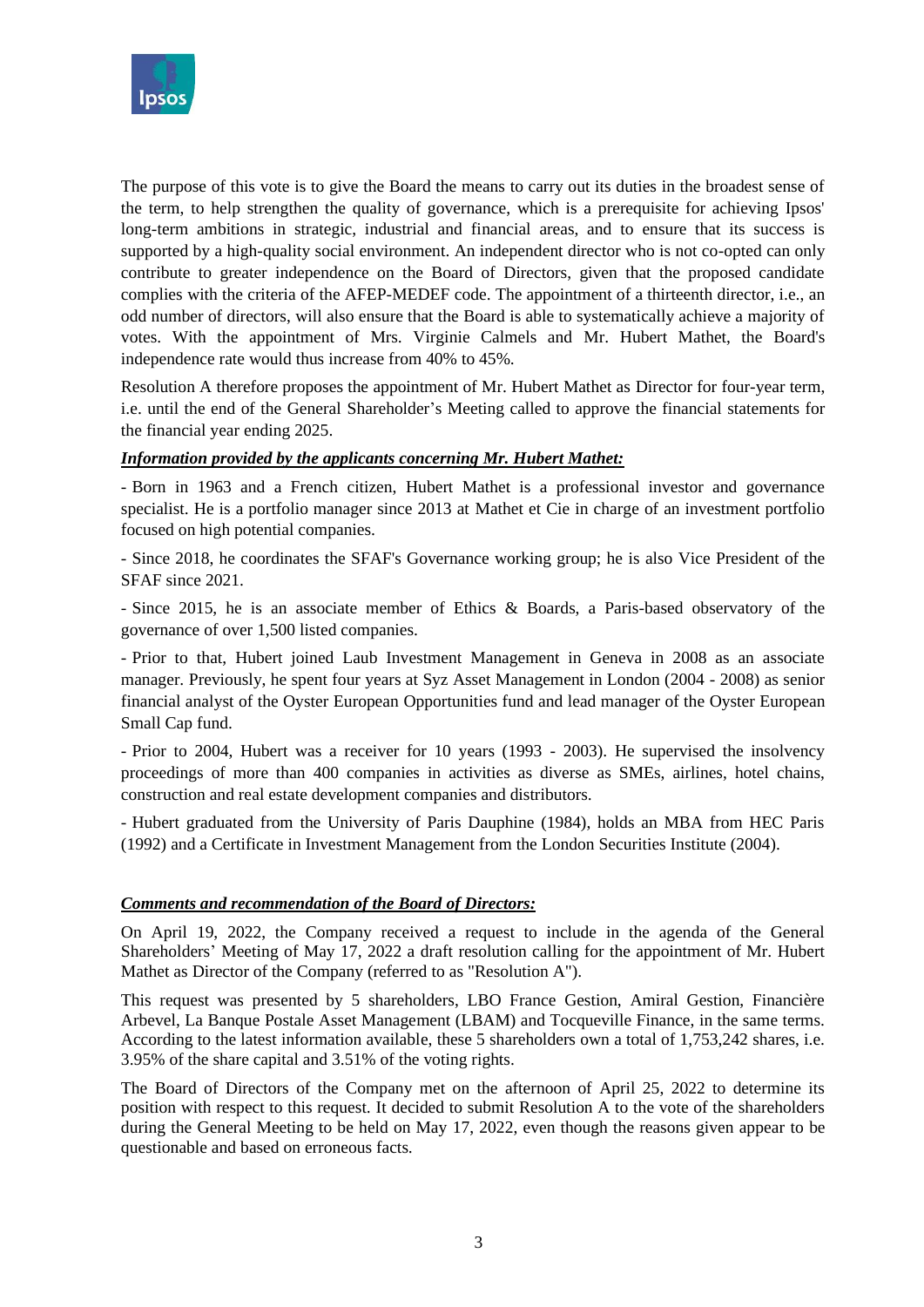

The Board is astonished by this sudden approach, which has not been discussed in advance with the Company, even though there are long-standing relations between the Company and these shareholders, which have been nurtured in particular by meetings organized on the occasion of the presentation of results, investor days and other events. The Board also deeply regrets that these shareholders have not been more open to dialogue since this resolution was tabled.

The Board of Directors wishes to point out that in recent years it has complied with best practices in terms of corporate governance, in addition to legal provisions, and in particular:

- the separation, as of October 1, 2021, of the functions of Chairman and Chief Executive Officer;
- the pursuit of an excellent balance in its composition in terms of parity (5 men and 5 women out of the 10 members of the Board, excluding two employee representatives), independence (5 independent members and 5 non-independent members, including Ben Page, the Company's new Chief Executive Officer), skills and experience.

In this respect, the Board wishes to confirm the status of independent director of each of these members designated and elected as such by the General Shareholders' Meeting.

In recent years, the Board has put in place a strict process for identifying and selecting candidates whose appointment it submits to the approval of its shareholders at the General Meeting. In this respect, the Board follows the recommendations of the AFEP-MEDEF Code and a precise and transparent process, involving the Appointment and Compensation Committee chaired by Mrs. Anne Marion-Bouchacourt (member of the Management Board and former Director of Human Resources of Société Générale) and involving all members of the Board.

As a shareholder of the Company, you are thus assured that the candidate directors whose appointment is proposed to you have the skills and experience to become a full member of the Board.

In this respect, the Board appreciates the presence of several new independent Directors, in particular Eliane Rouyer-Chevalier (former Chairman of CLIFF and very knowledgeable about the governance of listed companies, Director and Chairman of the Audit Committee of Legrand) and Filippo Lo Franco (senior banker at Mediobanca). The two new independent directors whose appointment is proposed to your general meeting, Virginie Calmels and Pierre Barnabé, will bring extensive sectoral and technological knowledge and experience. The Board hopes that shareholders will vote in favor of their appointments (see their backgrounds in the message from the Chairman of the Board of Directors, in the introduction to the General Shareholders' Meeting's convening notice).

Finally, the Board also wishes to rectify certain arguments put forward by the five shareholders proposing resolution A, in particular :

- The Board reiterates that Mr. Filippo Lo Franco does indeed meet the requirements for being an independent director. Contrary to what the aforementioned shareholders claim, Ipsos has had no business relationship with either Mr Filippo Lo Franco or Mediobanca since his appointment as a member of the Board. Filippo Lo Franco brings to the Board his extensive knowledge of the market research and opinion polling sector, having been one of the most renowned financial analysts covering the sector in which Ipsos operates. He was the advisor to Ipsos during the highly successful GfK Research buyout in 2018. Upon his appointment as an independent director in 2020, he committed to bring his expertise in our sector only to Ipsos in the exercise of his directorship, which is a significant asset for Ipsos.
- The Board would like to point out that, with regard to the identity of the Company's new Chief Executive Officer, it had initially chosen Ms Nathalie Roos from among the candidates, as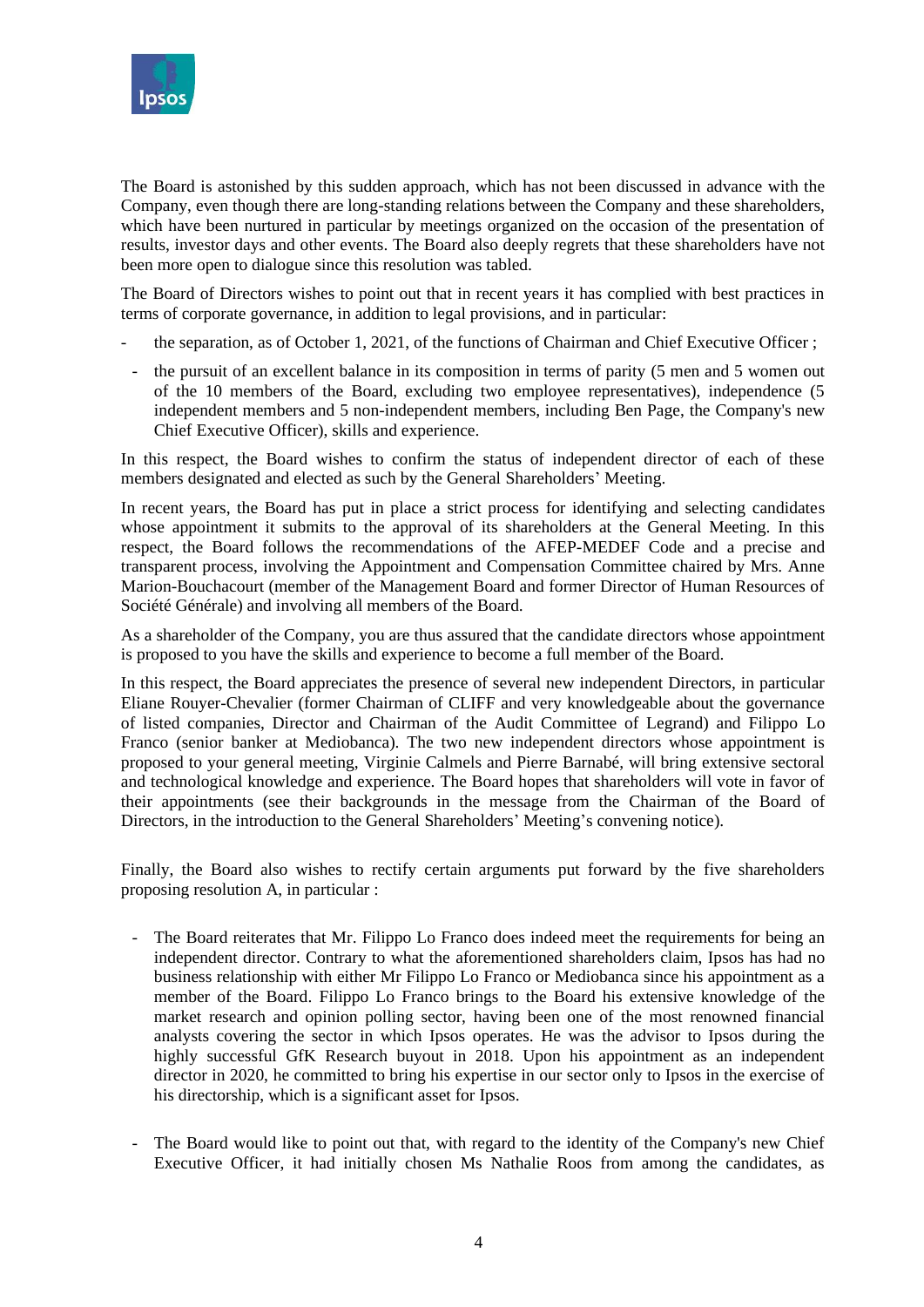

announced in July 2021. New circumstances, which arose in September, led the Board not to confirm its decision and, at the same time, to appoint Mr Ben Page. This illustrates, according to the Board, its capacity for action and its proper functioning. The Board confirms its belief that the appointment of Mr. Page is an excellent choice for the future of the Company.

The quality of independence of each director is reviewed annually by the Appointment and Compensation Committee, in accordance with the rules of good governance. The percentage of independent directors is 50%, in accordance with the AFEP-MEDEF code. It should be noted that it would have been 60% if the Board, on the recommendation of the Committee, had not reclassified Mr. Patrick Artus, an internationally renowned economist, from "independent" to "non-independent" in 2021, solely because his term of office had exceeded 12 years.

(See the attached table of the Board's composition).

With regard to Mr. Hubert Mathet, the candidate presented by the shareholders who submitted the Resolution A proposal, the Board again expresses its regret that no dialogue took place either on the relevance of appointing an additional director or on the choice of this person.

None of the members of the Board know Mr Hubert Mathet. His skills and experience are certainly interesting in the field of finance, but some members of the Board already have such skills. At this stage, it is difficult for the Board to understand how Mr Mathet's presence on the Board could be a decisive asset, given that he has no knowledge of Ipsos' business sector and that, to the Board's knowledge, he has never been a corporate officer or executive of a listed company.

On the other hand, the Board is concerned about a process that, if successful, would require to appoint a thirteenth member to the Board, whom it does not know and whose motivations, potential contributions to the Board's work and links with certain shareholders remain unknown.

The Board, despite its desire to dialogue and work in perfect harmony with all the company's shareholders, has therefore unanimously decided not to approve Resolution A, and to call on the company's shareholders to reject Resolution A, aimed at appointing Mr. Hubert Mathet as a Director, at the general meeting of May 17.

The Board of Directors